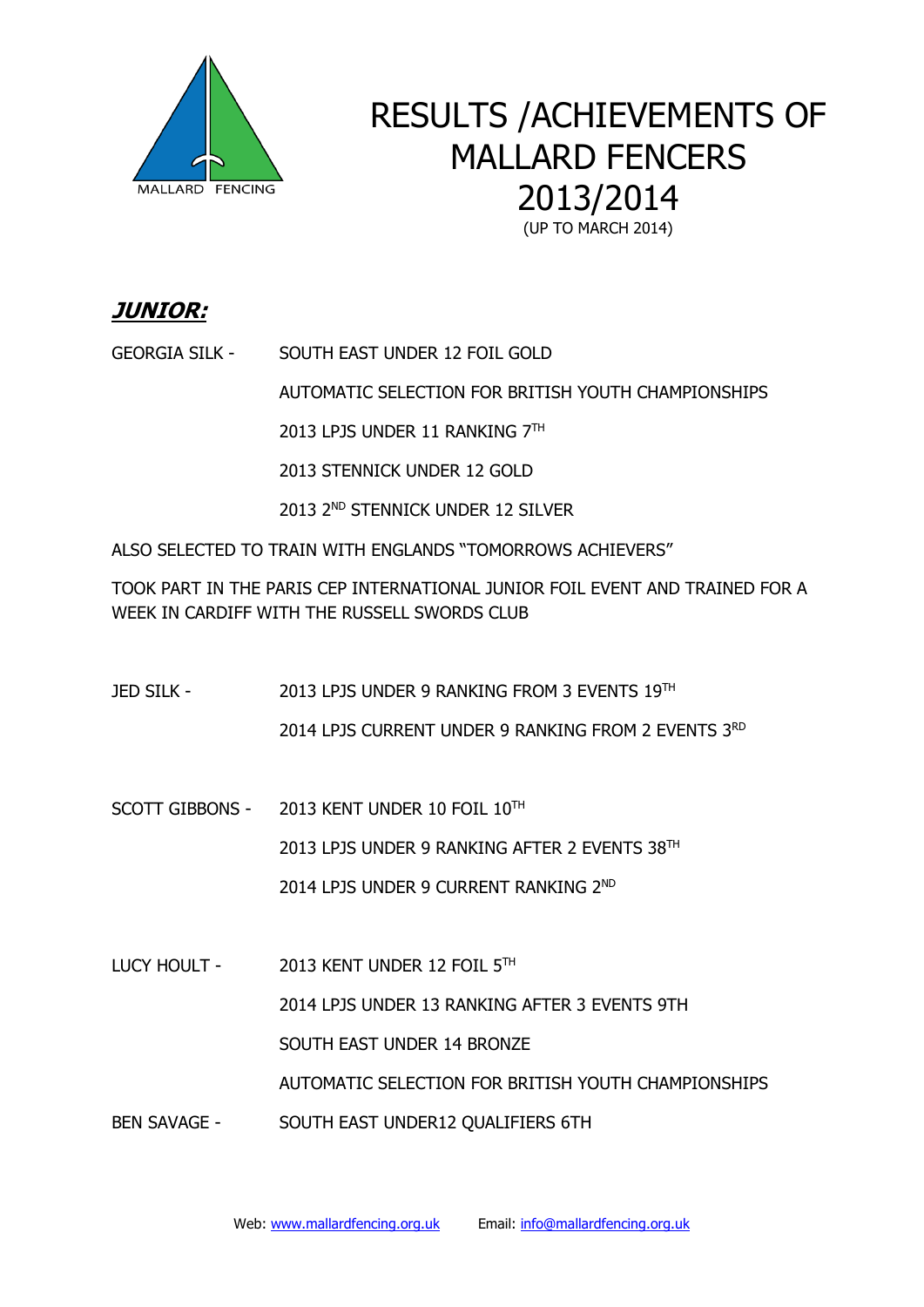

# RESULTS /ACHIEVEMENTS OF MALLARD FENCERS 2013/2014

(UP TO MARCH 2014)

BILLY FOX - MALLARD CHALLENGE 2ND

**JUNIOR CLUB FOIL CHAMPS 2ND** 

RYAN HOSIER - JUNIOR CLUB FOIL CHAMPS 1ST

## **SENIOR**

JANE CLAYTON - BRITISH VETERANS CHAMPIONSHIPS FOIL 2ND

BRITISH VETERANS CHAMPIONSHIPS EPEE 2<sup>ND</sup>

AUTOMATIC QUALIFICATION FOR VETERANS TEAM EUROPEAN CHAMPIONSHIPS AND VETERANS WORLD CHAMPIONSHIPS IN BOTH WEAPONS

**KENT FOIL CHAMPIONSHIPS 2ND** 

KENT EPEE CHAMPIONSHIPS 1st

KENT WOMENS MASTER AT ARMS

INVICTA OPEN FOIL 11<sup>TH</sup> EPEE 6<sup>TH</sup> TOP VETERAN IN BOTH

KENT FOIL TEAM FOR EXCALIBUR 2013 & 2014

STUART HARRIS - KENT SABRE CHAMPION 2013 AND 2014

KENT SABRE TEAM FOR EXCALIBUR 2013 & 2014

BEN POND - KENT SCHOOLS EPEE CHAMPS 3RD

SE EPEE CHAMPS 16TH

GB SENIOR SELECTION PENTATHLON 16TH OVERALL 9 TH BEST

JUNIOR

GB YOUTH INTERNATIONAL PENTATHLON 17TH OUT OF 34

 4 4<sup>TH</sup> BEST BRITISH RESULT

GB YOUTH SELECTION PENTATHLON 2ND